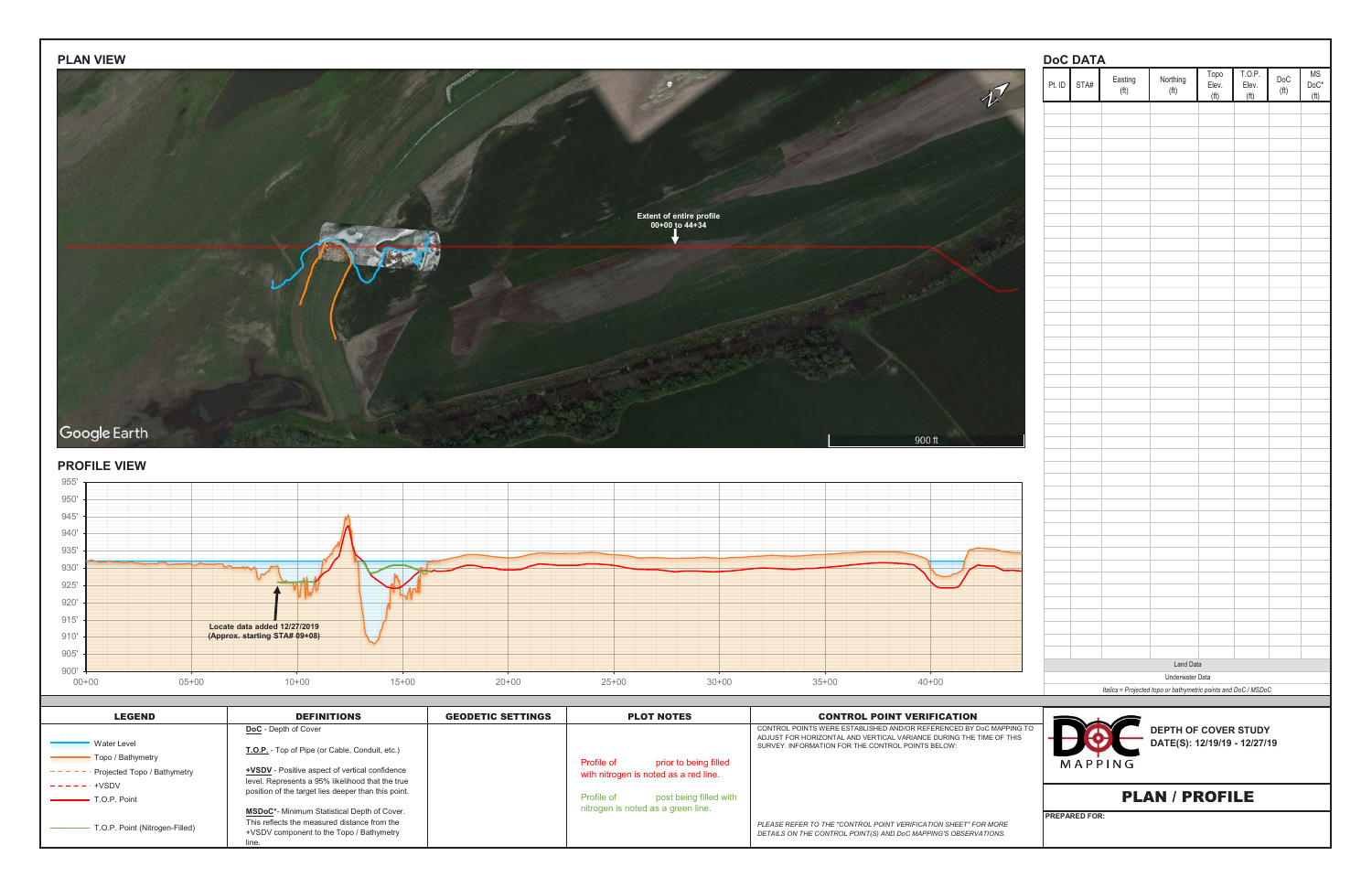| <b>PLAN VIEW</b>                                                      |                                                                                                    |                          |                                       |                                                                                                                                            |                                                                 | <b>DoC DATA</b>                        |                                            |                                                                |                          |              |
|-----------------------------------------------------------------------|----------------------------------------------------------------------------------------------------|--------------------------|---------------------------------------|--------------------------------------------------------------------------------------------------------------------------------------------|-----------------------------------------------------------------|----------------------------------------|--------------------------------------------|----------------------------------------------------------------|--------------------------|--------------|
|                                                                       |                                                                                                    |                          |                                       |                                                                                                                                            |                                                                 | Easting<br>Pt. ID STA#<br>(ft)         | Northing<br>(f <sup>t</sup> )              | .0. P<br>Торо<br>Elev.<br>Elev.                                | DoC<br>(f <sup>t</sup> ) | ΜS<br>$DoC*$ |
|                                                                       |                                                                                                    |                          |                                       |                                                                                                                                            | $\boldsymbol{\psi}'$                                            |                                        |                                            |                                                                |                          | /ff          |
|                                                                       |                                                                                                    |                          |                                       |                                                                                                                                            |                                                                 |                                        |                                            |                                                                |                          |              |
|                                                                       |                                                                                                    |                          |                                       |                                                                                                                                            |                                                                 |                                        |                                            |                                                                |                          |              |
|                                                                       |                                                                                                    |                          |                                       |                                                                                                                                            |                                                                 |                                        |                                            |                                                                |                          |              |
|                                                                       |                                                                                                    |                          |                                       |                                                                                                                                            |                                                                 |                                        |                                            |                                                                |                          |              |
|                                                                       |                                                                                                    |                          |                                       |                                                                                                                                            |                                                                 |                                        |                                            |                                                                |                          |              |
|                                                                       |                                                                                                    |                          |                                       |                                                                                                                                            |                                                                 |                                        |                                            |                                                                |                          |              |
|                                                                       |                                                                                                    |                          |                                       |                                                                                                                                            |                                                                 |                                        |                                            |                                                                |                          |              |
|                                                                       |                                                                                                    |                          |                                       |                                                                                                                                            |                                                                 |                                        |                                            |                                                                |                          |              |
|                                                                       |                                                                                                    |                          |                                       |                                                                                                                                            |                                                                 |                                        |                                            |                                                                |                          |              |
|                                                                       |                                                                                                    |                          |                                       |                                                                                                                                            |                                                                 |                                        |                                            |                                                                |                          |              |
|                                                                       |                                                                                                    |                          |                                       |                                                                                                                                            |                                                                 |                                        |                                            |                                                                |                          |              |
|                                                                       |                                                                                                    |                          |                                       |                                                                                                                                            |                                                                 |                                        |                                            |                                                                |                          |              |
|                                                                       |                                                                                                    |                          |                                       |                                                                                                                                            |                                                                 |                                        |                                            |                                                                |                          |              |
|                                                                       |                                                                                                    |                          |                                       |                                                                                                                                            |                                                                 |                                        |                                            |                                                                |                          |              |
| Google Earth                                                          |                                                                                                    |                          |                                       |                                                                                                                                            |                                                                 |                                        |                                            |                                                                |                          |              |
|                                                                       |                                                                                                    |                          |                                       |                                                                                                                                            | 100 ft                                                          |                                        |                                            |                                                                |                          |              |
| <b>PROFILE VIEW</b>                                                   |                                                                                                    |                          |                                       |                                                                                                                                            |                                                                 |                                        |                                            |                                                                |                          |              |
| 955                                                                   |                                                                                                    |                          |                                       |                                                                                                                                            |                                                                 |                                        |                                            |                                                                |                          |              |
| 950'<br>945'                                                          |                                                                                                    |                          |                                       |                                                                                                                                            |                                                                 |                                        |                                            |                                                                |                          |              |
| 940'                                                                  |                                                                                                    |                          |                                       |                                                                                                                                            |                                                                 |                                        |                                            |                                                                |                          |              |
| $935^\circ$                                                           |                                                                                                    |                          |                                       |                                                                                                                                            |                                                                 |                                        |                                            |                                                                |                          |              |
| $930'$                                                                |                                                                                                    |                          |                                       |                                                                                                                                            |                                                                 |                                        |                                            |                                                                |                          |              |
| 925'                                                                  |                                                                                                    |                          |                                       |                                                                                                                                            |                                                                 |                                        |                                            |                                                                |                          |              |
| 920'<br>915'                                                          |                                                                                                    |                          |                                       |                                                                                                                                            |                                                                 |                                        |                                            |                                                                |                          |              |
| Locate data added 12/27/2019<br>(Approx. starting STA# 09+08)<br>910' |                                                                                                    |                          |                                       |                                                                                                                                            |                                                                 |                                        |                                            |                                                                |                          |              |
| $905'$                                                                |                                                                                                    |                          |                                       |                                                                                                                                            |                                                                 |                                        |                                            |                                                                |                          |              |
| 900'<br>$09 + 08$<br>$10 + 08$                                        | $11+08$                                                                                            | $12 + 08$<br>$13 + 08$   | $14 + 08$                             | $15 + 08$                                                                                                                                  | $16 + 08$                                                       |                                        | <b>Land Data</b><br><b>Underwater Data</b> |                                                                |                          |              |
|                                                                       |                                                                                                    |                          |                                       |                                                                                                                                            |                                                                 |                                        |                                            | Italics = Projected topo or bathymetric points and DoC / MSDoC |                          |              |
| <b>LEGEND</b>                                                         | <b>DEFINITIONS</b>                                                                                 | <b>GEODETIC SETTINGS</b> | <b>PLOT NOTES</b>                     | <b>CONTROL POINT VERIFICATION</b>                                                                                                          |                                                                 |                                        |                                            |                                                                |                          |              |
| - Water Level                                                         | DoC - Depth of Cover                                                                               |                          |                                       | CONTROL POINTS WERE ESTABLISHED AND/OR REFERENCED BY DoC MAPPING TO<br>ADJUST FOR HORIZONTAL AND VERTICAL VARIANCE DURING THE TIME OF THIS |                                                                 |                                        |                                            | <b>DEPTH OF COVER STUDY<br/>DATE(S): 12/19/19 - 12/27/19</b>   |                          |              |
| - Topo / Bathymetry                                                   | T.O.P. - Top of Pipe (or Cable, Conduit, etc.)                                                     | Profile of               | prior to being filled                 | SURVEY. INFORMATION FOR THE CONTROL POINTS BELOW:                                                                                          |                                                                 | MAPPING                                |                                            |                                                                |                          |              |
| --- Projected Topo / Bathymetry<br>$---+VSDV$                         | +VSDV - Positive aspect of vertical confidence<br>level. Represents a 95% likelihood that the true |                          | with nitrogen is noted as a red line. |                                                                                                                                            |                                                                 |                                        |                                            |                                                                |                          |              |
| - T.O.P. Point                                                        | position of the target lies deeper than this point.                                                | Profile of               | post being filled with                |                                                                                                                                            |                                                                 | <b>PROFILE DETAIL (09+08 to 16+64)</b> |                                            |                                                                |                          |              |
| T.O.P. Point (Nitrogen-Filled)                                        | MSDoC*- Minimum Statistical Depth of Cover.<br>This reflects the measured distance from the        |                          | nitrogen is noted as a green line.    | PLEASE REFER TO THE "CONTROL POINT VERIFICATION SHEET" FOR MORE                                                                            |                                                                 | <b>PREPARED FOR:</b>                   |                                            |                                                                |                          |              |
|                                                                       | +VSDV component to the Topo / Bathymetry                                                           |                          |                                       |                                                                                                                                            | DETAILS ON THE CONTROL POINT(S) AND DoC MAPPING'S OBSERVATIONS. |                                        |                                            |                                                                |                          |              |

| <b>LEGEND</b>                         | <b>DEFINITIONS</b>                                                                                      | <b>GEODETIC SETTINGS</b> | <b>PLOT NOTES</b>                          | <b>CONTROL POINT VERIFICATION</b>                                                                                                          |                            |
|---------------------------------------|---------------------------------------------------------------------------------------------------------|--------------------------|--------------------------------------------|--------------------------------------------------------------------------------------------------------------------------------------------|----------------------------|
|                                       | <b>DoC</b> - Depth of Cover                                                                             |                          |                                            | CONTROL POINTS WERE ESTABLISHED AND/OR REFERENCED BY DoC MAPPING TO<br>ADJUST FOR HORIZONTAL AND VERTICAL VARIANCE DURING THE TIME OF THIS | <b>DEPTH OF C</b>          |
| Water Level                           | T.O.P. - Top of Pipe (or Cable, Conduit, etc.)                                                          |                          |                                            | SURVEY. INFORMATION FOR THE CONTROL POINTS BELOW:                                                                                          | <b>DATE(S): 12/</b>        |
| Topo / Bathymetry                     |                                                                                                         |                          | <b>Profile of</b><br>prior to being filled |                                                                                                                                            | MAPPING                    |
| $- - - -$ Projected Topo / Bathymetry | <b>+VSDV</b> - Positive aspect of vertical confidence                                                   |                          | with nitrogen is noted as a red line.      |                                                                                                                                            |                            |
| $- - - - - +$ +VSDV                   | level. Represents a 95% likelihood that the true<br>position of the target lies deeper than this point. |                          |                                            |                                                                                                                                            |                            |
| T.O.P. Point                          |                                                                                                         |                          | post being filled with<br>Profile of       |                                                                                                                                            | <b>PROFILE DETAIL (09)</b> |
|                                       | <b>MSDoC*-</b> Minimum Statistical Depth of Cover.                                                      |                          | nitrogen is noted as a green line.         |                                                                                                                                            | <b>IPREPARED FOR:</b>      |
| T.O.P. Point (Nitrogen-Filled)        | This reflects the measured distance from the<br>+VSDV component to the Topo / Bathymetry                |                          |                                            | PLEASE REFER TO THE "CONTROL POINT VERIFICATION SHEET" FOR MORE                                                                            |                            |
|                                       | line                                                                                                    |                          |                                            | DETAILS ON THE CONTROL POINT(S) AND DoC MAPPING'S OBSERVATIONS.                                                                            |                            |



## **PROFILE VIEW**